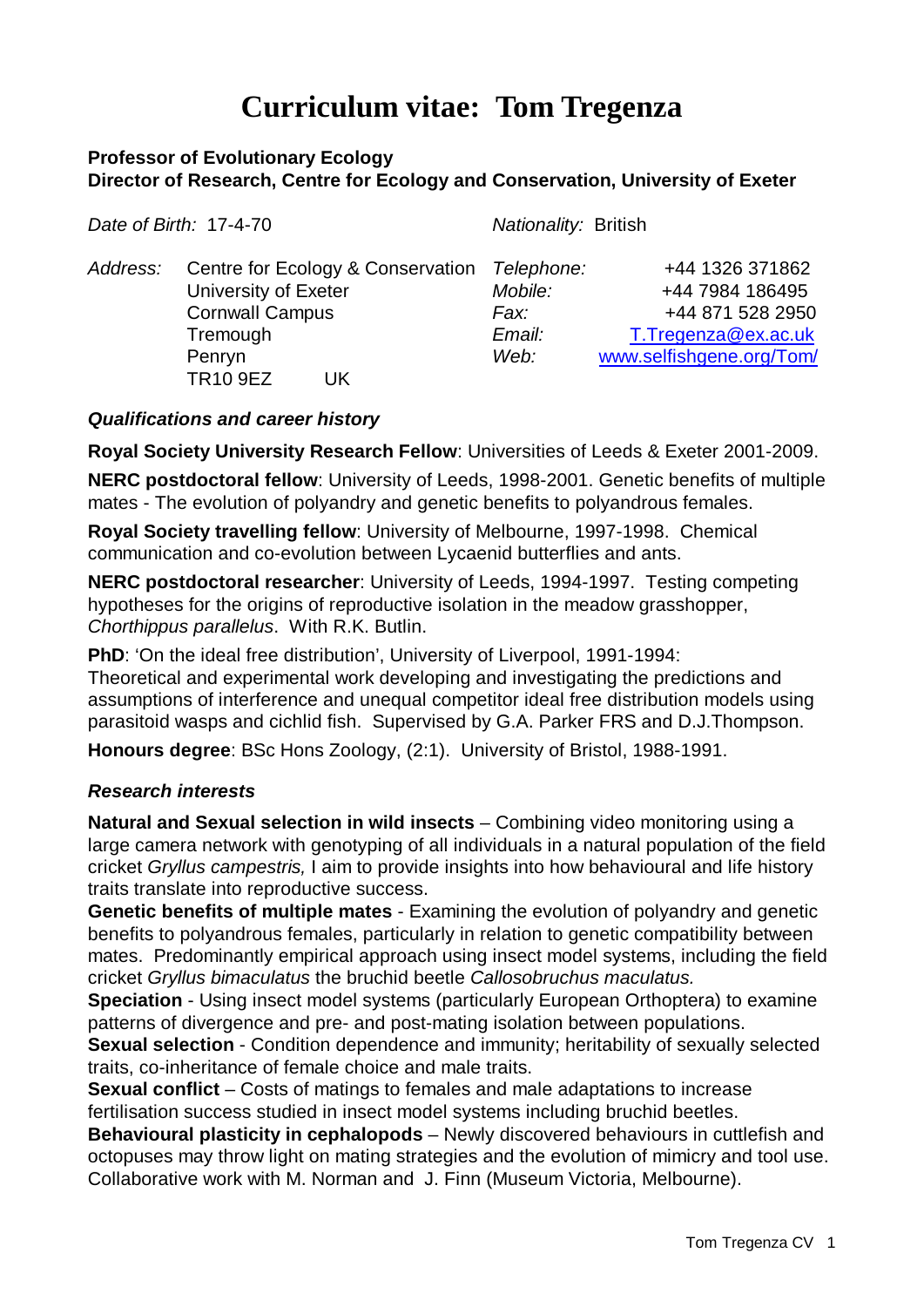# *Grants and Awards (excluding previous fellowships)*

Runner up in British Association Young Science Writer competition, 1991.

Association for the Study of Animal Behaviour, Outstanding New Investigator Prize, 2002.

Royal Society, Short visit grant: 'Polyandry as a defence against costs of inbreeding in the field cricket *Teleogryllus oceanicus'* £1530. Jan-Feb 2002. PI.

Awards from NERC (Sheffield Molecular Genetics Facility) to develop microsatellite markers for crickets, and subsequently to use these experimentally. 2001-2003. PI.

Association for the Study of Animal Behaviour grant: *'A new apparatus for measuring phonotaxis in insects'* £4858. November 2003. PI.

Leverhulme Trust research grant: *'Is multiple mating a female strategy to avoid inbreeding?'* £104.423. October 2004-2007. PI.

Royal Society, funding for discussion meeting: '*Sexual conflict, a new paradigm?'* Access to facilities and approx £8000 funding. May 2005. PI.

National Centre for Ecological Analysis and Synthesis (NCEAS) working group: 'A quantitative exploration of the role of publication-related biases in ecology' \$44,706. May 2005-June 2008. PI.

Leverhulme Trust research grant: *'Parasitic bacteria, sexual selection and population dynamics?'* £101,151. October 2005-2008. CI.

European Union European Social Fund Grant from Research and Development Framework fund £67,853 May 2005-June 2007. PI.

Australian Research Council grant: *Evolution of insect genitalia: phallic reversal in Australian praying mantids* £110,000. January 2006- 2009. CI.

Royal Society, University Research Fellowship: '*Multiple mates, genetic compatibility and sexual conflict'* £399,814.80 Extended October 2006-2009. PI.

NERC standard grant: *Sexual conflict coevolution - population size, divergence and the emergence of new variation* £411,228. December 2006-2009. PI.

NERC standard grant: *Natural and Sexual selection in a wild insect population* £431,000. November 2007-2010. PI.

Royal Society, Short visit grant: '*Utilising new monitoring techniques to understand signalling in crickets'* £3790. Dec 2007- Feb 2008. PI.

NERC MGF small grant '*Behavioural genes in wild insects'* £5200. May 2009. PI.

Roche sponsorship – kit for full plate on 454 titanium sequencer £4500. June 2009. PI.

Leverhulme Trust research grant: *'Sexual dimorphism and speciation: alternative outcomes of evolutionary radiation?'* £126,542. August 2009-2012. PI.

NERC standard grant: *'Understanding the evolution of the G matrix: insights from field Crickets'* £475,846. Jan 2010-2013. CI.

European Social Fund Exploratory Workshop grant: *'*Genotype by environment interactions in sexual selection *'* €14,000. July 2010. CI.

NBAF small grant *'Determining trait heritability in a wild insect population'* £5K. Feb 2010. PI.

NERC standard grant: *'Selection on behaviour and life histories across generations in a natural population'* (rated α5)*:* £431,525. Nov 2010-2013. PI.

NERC technologies proof of concept directed grant: *'Video image recognition for ecological monitoring'* £120,015. Oct 2010-2011. PI.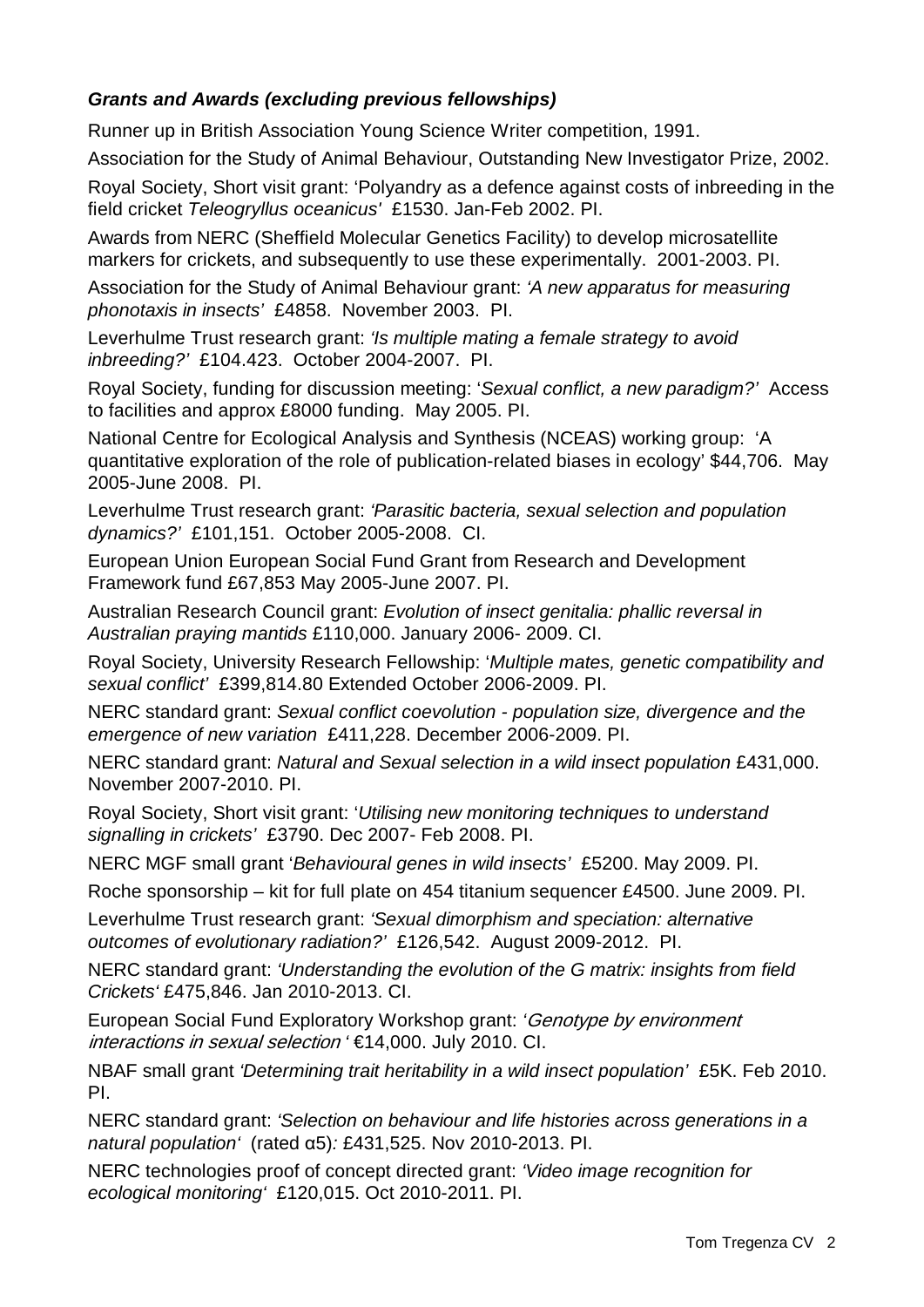NERC Life Sciences Mass Spectrometry Facility: *'Sexual dimorphism and speciation: evolutionary tension between processes of adaptive diversification? '* £21,522. Mar 2012. PI.

# *Teaching experience*

1<sup>st</sup> year course on Evolution (approx 250 students)

2<sup>nd</sup> year course on Behavioural Ecology (approx 140 students)

 $2<sup>nd</sup>$  year course on Quantitative Methods (approx 90 students)

 $3<sup>rd</sup>$  year course on Controversies in Ecology and Evolution (approx 30 students)

MSc and PhD courses in Key Skills (approx 45 students)

MSc field courses in Kenya and the Isles of Scilly

I have been main supervisor of 4 successful PhD graduates working on evolutionary and behavioural ecology and have co-supervised several others.

# *Other relevant experience*

Head of the Behaviour Research Theme, University of Exeter, 2009-

Deputy Director of the Centre for Ecology and Conservation, University of Exeter, School of Biosciences, Cornwall Campus 2008-

Section Editor responsible for Evolution, *PLoS ONE* 2008-2010

Associate Editor *PLoS ONE* 2006-

Associate Editor for *Evolution* 2003-2006

Consulting Editor for *Animal Behaviour* 2003-2006

Edited an issue of *Philosophical Transactions of the Royal Society B* 2005

Member of the *NERC* Biomolecular Analysis Facility Steering Committee 2006-

Member of Council of *European Society for Evolutionary Biology* 2005-2009

Member of *Royal Society* Summer Science Exhibition Committee 2006-2010

Member of *Royal Society* summer grants committee 2004

Presented talks and posters at numerous international conferences. **Invited keynote speaker to:** German Zoological Association (DZG) Saarbrucken, September 2011 EMPSEB meeting, Seia, Portugal, August 2011; Evolutionary potential in natural populations, Aarhus University, Denmark, April 2010; Darwinism – A Sesqui-Centennial Celebration, Indian National Science Academy, Karnatak University, Dharwad, India, 2009; Uppsala Evolutionary Biology Centre 'Revolution' symposia 2006; European society for evolutionary biology conference, Krakow, Poland, 2005; Stockholm University 'Bloodbath' Tovetorp, Sweden 2004; Finnish graduate school of evolutionary ecology, Oulanka, Finland 2002; ASAB Easter conference, Bristol, 2002; International entomology congress, Foz do Iguaçu, Brazil, 2000; European Society for Evolutionary Biology conference, Arnhem, Netherlands, 1997; International entomology congress, Firenze, Italy, 1996.

**Invited seminars** at Universities: Aberdeen, Bonn, Bristol (x2), Cambridge, Cardiff, Chile (Santiago), Edinburgh, Exeter, Harvard, Helsinki, Imperial College, Leeds, Lausanne, Liverpool, Melbourne, Newcastle, Nottingham, Queen Mary, Reading, Sheffield (x2), Stirling, Seewiesen, Stockholm, Toronto, Tuebingen, University College London, Umeå, Uppsala, Vienna and Zurich.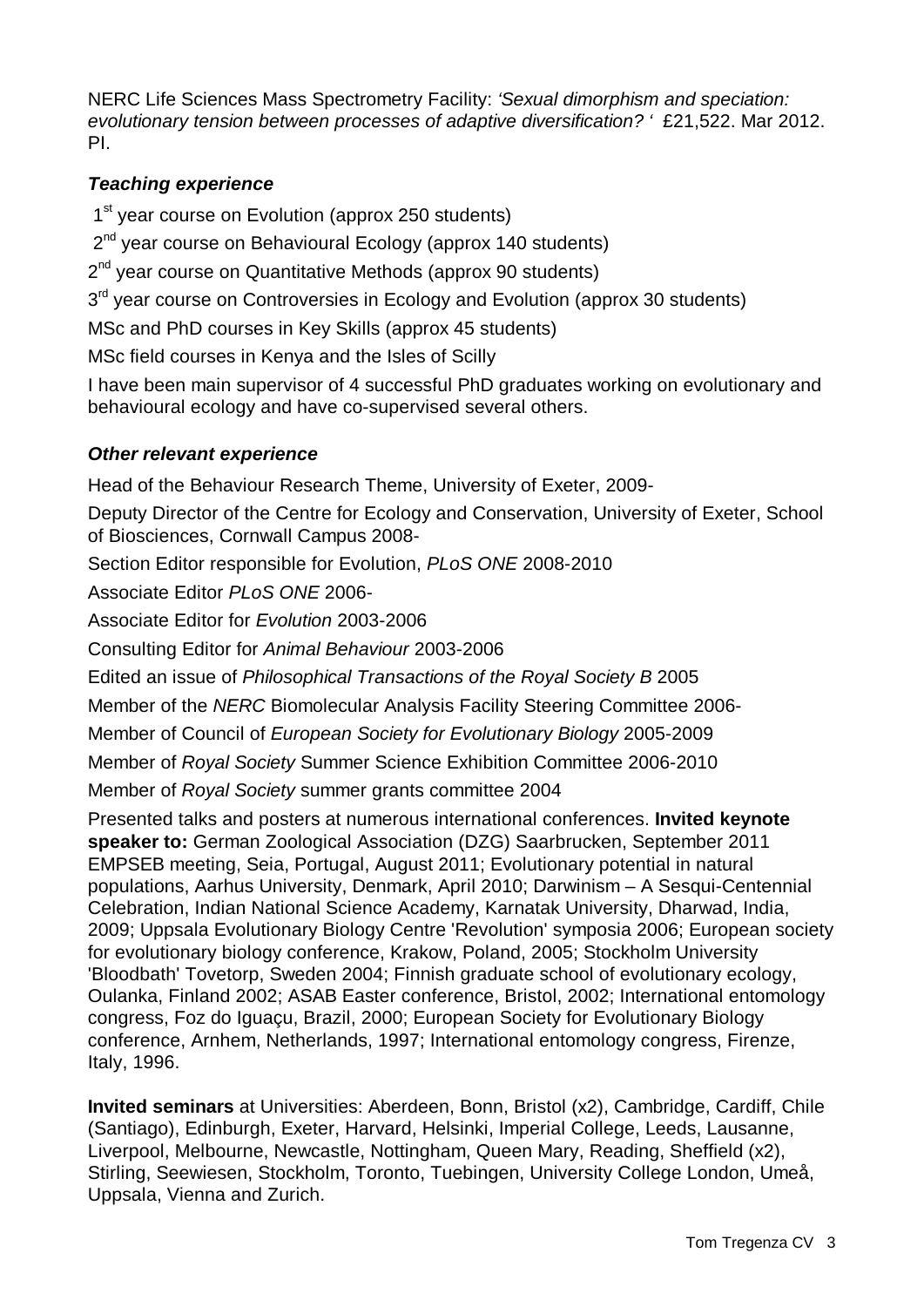Referee for >30 journals, and 8 grant awarding bodies.

External examiner for PhD theses in Australia (2), Finland (3), Denmark (1) and the UK (7).

Co-organiser of Royal Society Discussion meeting: *Sexual conflict: a new paradigm?* London 2005.

Sole organiser of Association for the Study of Animal Behaviour PhD student workshop, Leeds 2003. Main organiser ASAB Easter Meeting, CEC Cornwall, 2007.

Sole organiser of Northern Yorkshire universities evolutionary ecology meeting 2001.

Member of organising committee and designer for European Population Genetics Group Meeting 2002, and European Society for the Study of Evolution Conference 2003.

Expertise in: Gas chromatography, automated sound and video recording and analysis, insect rearing, statistical data analysis and manipulation, pointing out the shortcomings in other people's work, whilst glossing over those in my own.

# *All Refereed Publications*

Wright, LI. Fuller, WJ. Godley, BJ. McGowan, A. Tregenza, T Broderick, A. 2012 Reconstruction of paternal genotypes over multiple breeding seasons reveals supraannual breeding intervals of male green turtles. *Mol Ecol. In Press.*

Wright, LI. Stokes, KL. Fuller, WJ. Godley, BJ. McGowan, A. Snape, R. Tregenza, T Broderick, A. 2012 Turtle mating patterns buffer against disruptive effects of climate change. *Proc. Roy. Soc. B.* **279,** 2122-2127.

Sharma, MD. Mitchell, C. Hunt, J. Tregenza, T. Hosken, DJ. 2012 The genetics of cuticular hydrocarbon profiles in the fruit fly *Drosophila simulans J. Hered.* **103,** 230-239.

Harrison, XA. Bearhop, S. Inger, R. Kendrew, C. Gudmundsson, GA. Hodgson, DJ. McElwaine, G. Tregenza, T. 2011 Heterozygosity-Fitness Correlations in a Migratory Bird: an analysis of inbreeding and single locus effects. *Mol. Ec***ol. 20,** 4786-4795.

Rodríguez-Muñoz, R. Bretman, A. Tregenza, T. 2011 Guarding males protect females from predation in a wild insect. *Curr. Biol.* **21,** 1716-1719.

Bretman, A. Rodríguez-Muñoz, R. Walling, C.A. Slate, J. Tregenza, T. 2011 Fine-scale population structure, inbreeding risk and avoidance in a wild insect population *Mol. Ec***ol. 20,** 3045-3055.

Sharma, M.D. Tregenza, T. Hosken, D.J. 2011 Sex combs, allometry, and asymmetry in Drosophila *Biol. J. Linn. Soc.* **103**, 923-934.

Pincheira-Donoso, D. Tregenza, T. 2011 Fecundity selection and the evolution of reproductive output and sex-specific body size in the Liolaemus lizard adaptive radiation. *Evol. Biol.* **38,** 197-207.

Veen,T. Faulks, J. Rodríguez-Muñoz, R. Tregenza, T. 2011 Premating reproductive barriers between hybridising cricket species differing in their degree of polyandry. *Plos ONE* **6**(5): e19531. doi:10.1371/journal.pone.0019531.

Harrison, X.A. Tregenza, T. Inger, R. Kendrew, C. Dawson, D.A. Gudmundsson, G.A. Hodgson, D.J. Horsburgh, G.J. McElwaine, G. Bearhop, S. 2010 Cultural inheritance drives site fidelity and migratory connectivity in a long distance migrant. *Mol. Ec***ol. 19,** 5484–5496.

Lewis, Z. Champion de Crespigny, F. Sait, S. Tregenza, T. Wedell, N. 2011 *Wolbachia* infection lowers fertile sperm transfer in a moth. *Biol. Letts. 7.* 187-189.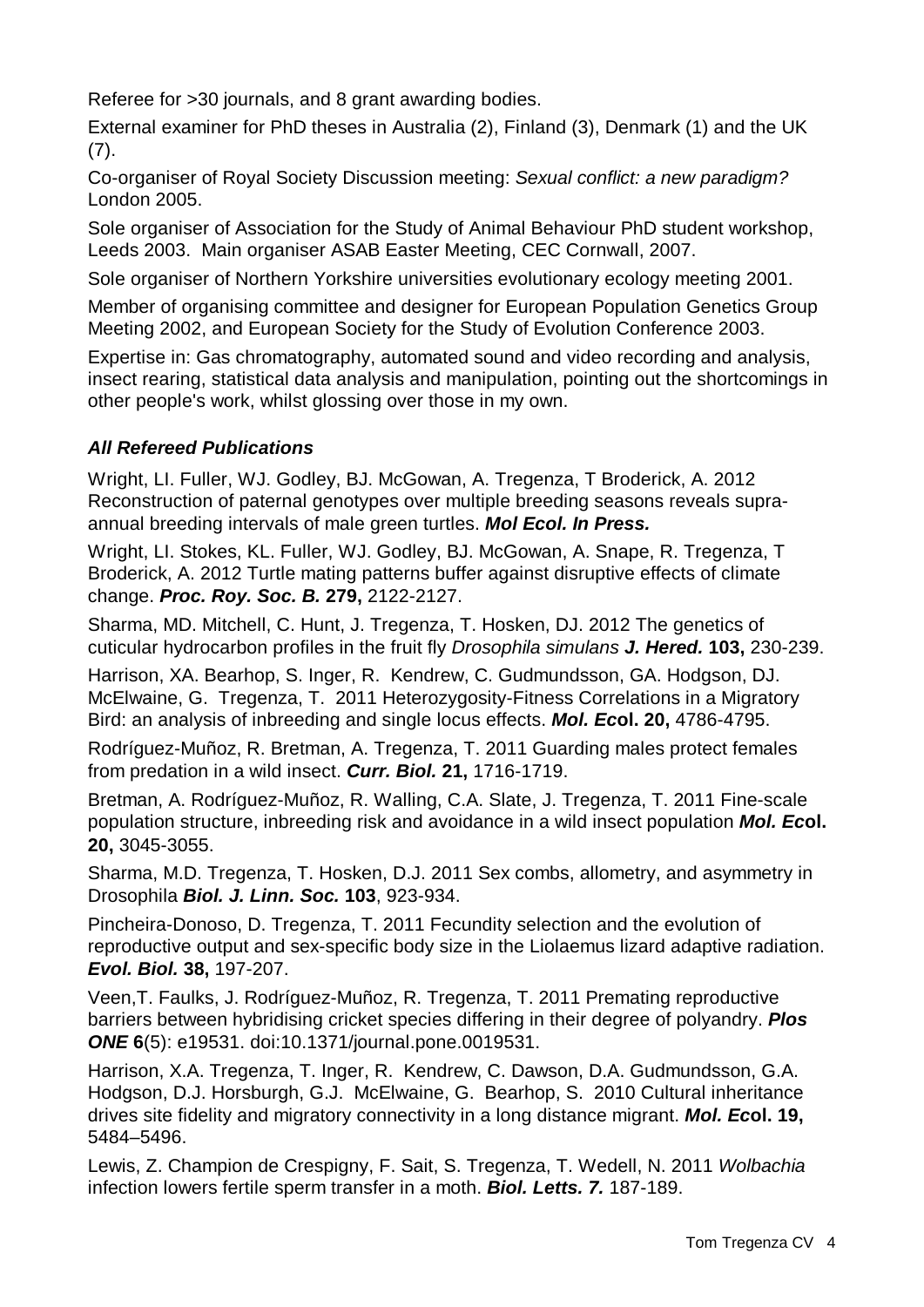Sinclair BJ, Bretman A, Tregenza T, Tomkins JL, Hosken DJ. 2011 Metabolic rate does not decrease with starvation in *Gryllus bimaculatus* when changing fuel use is taken into account. *Physiol. Entomol* **36,** 84–89*.*

Gay L, Brown E, Tregenza T, Pincheira-Donoso D, Eady PE, Vasudev R, Hunt J, Hosken DJ. 2011 The genetic architecture of sexual conflict: male harm and female resistance in *Callosobruchus maculatus*. *J. Evol. Biol.* **24,** 449–456.

Gay, L. Eady, P. Vasudev, R. Hosken, D.J. Tregenza, T. 2010 The evolution of harm effect of sexual conflicts and population size. *Evolution* **65,** 725–737.

Harrison, XA. Tregenza, T. Inger, R. Kendrew, C. Dawson, DA. Gudmundsson, GA. Hodgson, DJ. Horsburgh, GJ. McElwaine, G. Bearhop, S. 2010 Cultural inheritance drives site fidelity and migratory connectivity in a long distance migrant. *Mol. Ec***ol. 19,** 5484–5496.

Arnqvist, G. Dowling, D.K. Eady, P. Gay, L. Tregenza, T. Tuda, M. Hosken, D.J. 2010 The genetic architecture of metabolic rate: environment specific epistasis between mitochondrial and nuclear genes in an insect. *Evolution* **64,** 3354–3363.

Harrison XA, Dawson DA, Horsburgh GJ, Tregenza T, Bearhop S. 2010 Isolation, characterisation and predicted genome locations of Light-bellied Brent goose (*Branta bernicla hrota*) microsatellite loci (Anatidae, AVES). *Cons. Gen. Res.* **2,** 365–371.

Sharma, M.D. Tregenza, T. Hosken, D.J. 2010 Female mate preferences in *Drosophila simulans*: evolution and costs. *J. Evol. Biol.* **23,** 1672-1679**.**

Rodríguez-Muñoz, R. Bretman, A. Slate, J. Walling, C.A. Tregenza, T. 2010 Natural and sexual selection in a wild insect population. *Science* **328,** 1269-1272.

Schuett, W. Tregenza, T. Dall, S.R.X. 2010 Sexual selection and animal personality. *Biol. Rev.* **85**, 217–246.

Holwell, G.I. Winnick, C. Tregenza, T. Herberstein, M. 2010 Genital shape correlates with sperm transfer success in the praying mantis *Ciulfina klassi* (Insecta: Mantodea). *Behav. Ecol. Sociobiol.* **64**, 617–625.

Finn, J. Tregenza, T. Norman, M.D. 2009 Defensive tool use in a coconut carrying octopus. *Curr. Biol.* R1069 - R1070*.*

Brown, E.A. Gay, L. Vasudev, R. Tregenza, T. Eady, P.E. Hosken D.J. 2009 Negative phenotypic and genetic associations between copulation duration and longevity in male seed beetles. *Heredity* **103,** 340–345*.*

Bursuk, R.M. Aarssen, L.W. Budden, A.E. Koricheva, J.K. Leimu, Tregenza, T. R. Lortie, C. J. 2009 To name or not to name: The effect of changing author gender on peer review. *Bioscience* **59,** 985-989.

Pincheira-Donoso, D., Hodgson, D.J., Stipala, J. & Tregenza, T. 2009. A phylogenetic analysis of sex-specific evolution of ecological morphology in *Liolaemus* lizards. *Ecol. Res.* **24,** 1223-1231.

[Gay, L. Hosken, D.J. Vasudev, R. Tregenza, T. Eady, P. 2009. Sperm competition and](http://www.selfishgene.org/Tom/Papers/LGetal_JEB09.pdf)  [maternal effects differentially influence testis and sperm size in](http://www.selfishgene.org/Tom/Papers/LGetal_JEB09.pdf) *Callosobruchus maculatus J. Evol. Biol.* **22,** [1143-1150.](http://www.selfishgene.org/Tom/Papers/LGetal_JEB09.pdf)

[Gay, L. Eady, P. Vasudev, R. Hosken, D.J. Tregenza, T. 2009. Does reproductive](http://www.selfishgene.org/Tom/Papers/LGetalBL09.pdf)  [isolation evolve faster in larger populations via sexually antagonistic coevolution?](http://www.selfishgene.org/Tom/Papers/LGetalBL09.pdf) *Biol. Lett.* **5,** [693-696.](http://www.selfishgene.org/Tom/Papers/LGetalBL09.pdf)

Bretman A. Newcombe, D. Tregenza, T. 2009 Promiscuous females avoid inbreeding by controlling sperm storage. *Mol. Ecol.* **18**, 3340-3345.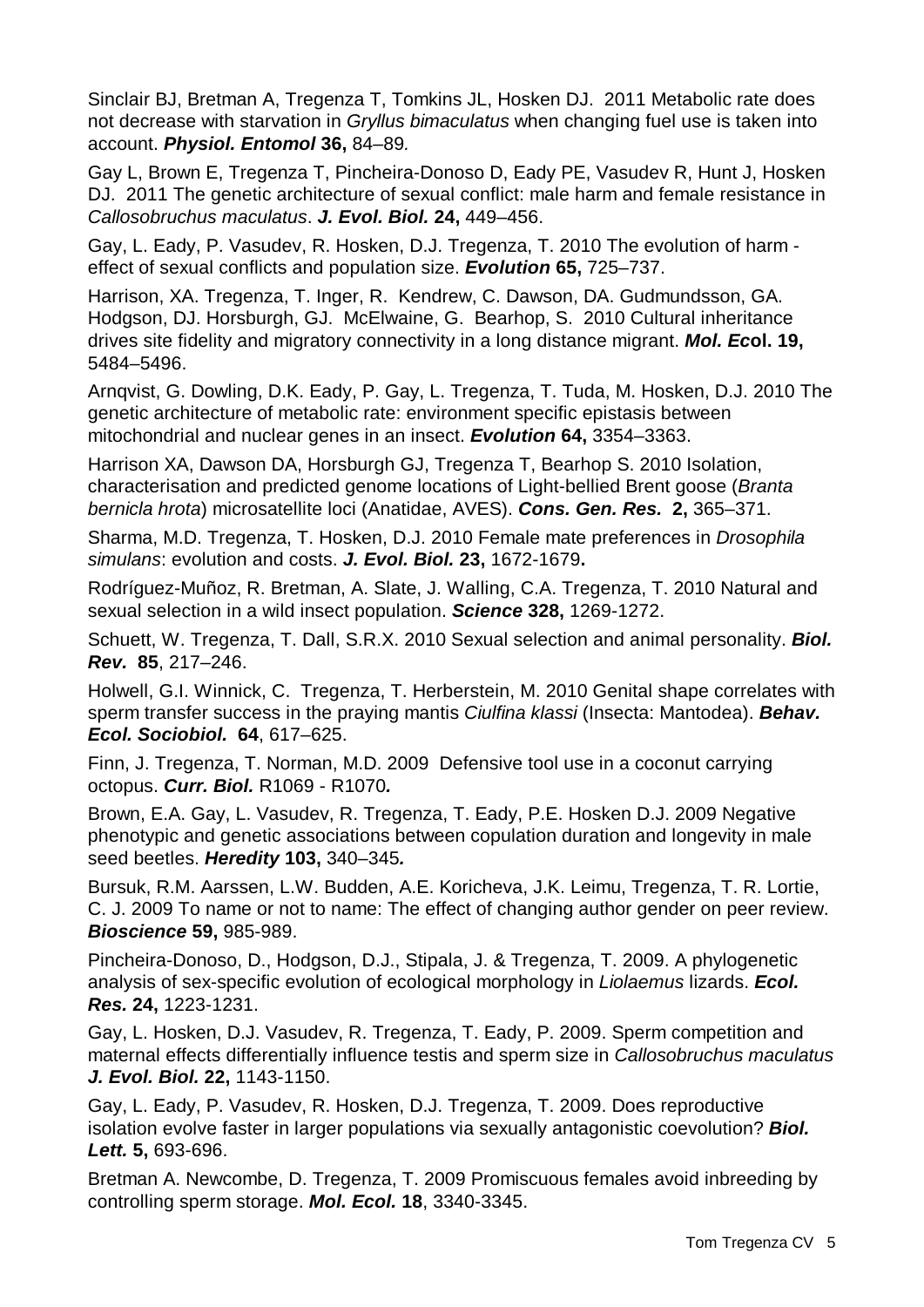Davies TE, Beanjara N, Tregenza T 2009 [A socio-economic perspective on gear-based](http://apps.isiknowledge.com/full_record.do?product=WOS&search_mode=GeneralSearch&qid=2&SID=Q27a6PPLKe4N7pj6hf9&page=1&doc=2)  [management in an artisanal fishery in south-west Madagascar.](http://apps.isiknowledge.com/full_record.do?product=WOS&search_mode=GeneralSearch&qid=2&SID=Q27a6PPLKe4N7pj6hf9&page=1&doc=2) *Fish. Man. Ecol.* **16,** 279- 289

Aarssen, L.W. Lortie, C.J. Budden, A.E. Koricheva, J.K. Leimu, R. Tregenza, T. 2009 Does publication in top-tier journals affect reviewer behavior? *Plos ONE* **4** e6283. Doi: 10.1371/journal.pone.0006283.

Gay, L. Eady, P. Vasudev, R. Hosken, D.J. Tregenza, T. 2009. Costly sexual harassment in a beetle *Physiol. Entomol.* **34,** 86–92.

Green, K. Tregenza, T. 2009. The influence of male ejaculates on female mate search behaviour, oviposition and longevity in crickets *Anim. Behav.* **77,** 887-892.

Tregenza, T. Attia, F. Bushaiba, SS. 2009. Repeatability and heritability of sperm competition outcomes in males and females of *Tribolium castaneum*. *Behav. Ecol. Sociobiol.* **63**, 817-823*.*

Rodríguez-Muñoz, R. Tregenza, T. 2009. Genetic compatibility and hatching success in the sea lamprey (*Petromyzon marinus*) *Biol. Lett.* **5,** 286-288.

Hosken, D.J. Stockley, P. Tregenza, T. Wedell, N. 2009. Monogamy and the battle of the sexes. *Ann. Rev. Entom.* **54**, 361–378.

Leimu, R. Lortie, C.J. Aarssen, L.W. Budden, A.E. Koricheva, J.K. Tregenza, T. 2008 How big are bigwigs?: a reply to Havens *Front. Ecol. Env.* **8***,* 523.

Smallegange, I.M. Tregenza, T. 2008 Local competition between foraging relatives: growth and survival of bruchid beetle larvae. *J. Ins. Behav.* **21,** 375-386.

Leimu, R. Lortie, C.J. Aarssen, L.W. Budden, A.E. Koricheva, J.K. Tregenza, T. 2008 Does it pay to have a "bigwig" as a co-author *Front. Ecol. Env.* **8***,* 410-411.

Bretman, A, Dawson, D.A. Horsburgh, G.J. Tregenza, T. 2008 New microsatellite loci isolated from the field cricket *Gryllus bimaculatus* characterized in two cricket species, *Gryllus bimaculatus* and *Gryllus campestris. Mol. Ecol. Notes.* **3,** 191-195.

Grod, O.N. Budden, A.E. Tregenza, T. Koricheva, J.K. Leimu, R. Aarssen, L.W. Lortie, C. J. 2008 Systematic variation in reviewer practice according to country and gender in the field of ecology and evolution. *Plos ONE* **3,** e3202 doi:10.1371/journal.pone.0003202.

Wright, L.I. Tregenza, T. Hosken, D.J. 2008. Inbreeding, inbreeding depression and extinction. *Cons. Gen.* **9,** 833-843.

Aarssen, L.W. Tregenza, T. Budden, A.E. Lortie, C.J. Koricheva, J. Leimu, R. 2008. Bang for your buck: rejection rates and impact factors in ecological journals. *Open Ecol.* **1**, 14- 19.

Wedell, N. Tregenza, T. Simmons, L.W. 2008 Nuptial gifts fail to resolve a sexual conflict in an insect. *BMC Evol. Biol.* **8,** 204.

Budden, A.E. Tregenza, T, Aarssen, L.W. Koricheva, J.K. Leimu, R. Lortie, C. J. 2008 Double-blind review: Accept with minor revisions. *Trends in Ecol. Evol.* **23***,* 353-354.

Edvardsson, M. Rodríguez-Muñoz, R. Tregenza, T. 2008 No evidence that female *Callosobruchus maculatus* use remating to reduce costs of inbreeding. *Anim. Behav.* **75,** 1519-1524.

Rodríguez-Muñoz, R. Ojanguren, A.F. Tregenza, T. 2008 Comment on "International Conservation Policy Delivers Benefits for Birds in Europe". *Science* **319.** 1042b.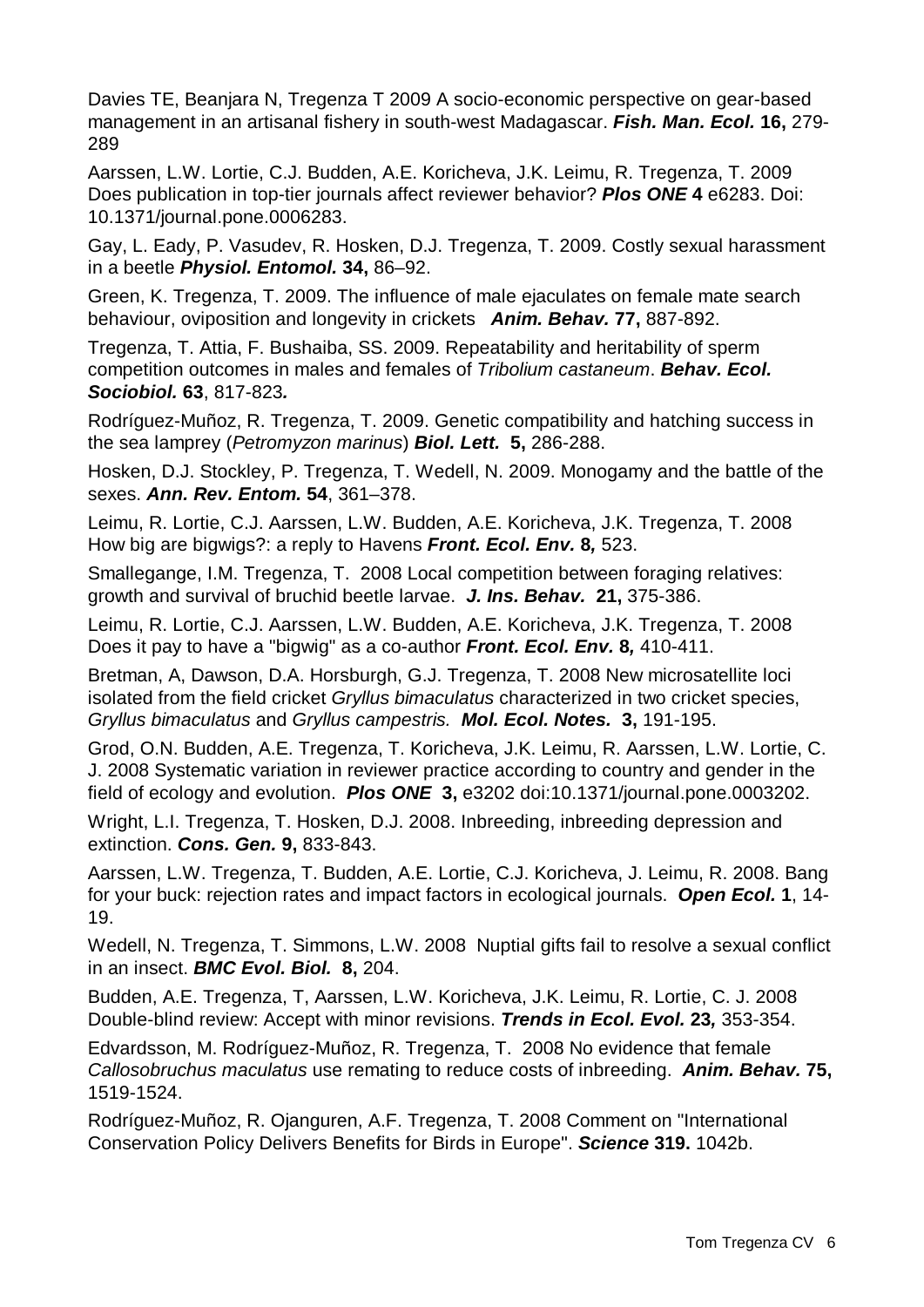Pincheira-Donoso, D. Hodgson D. J. Tregenza, T. 2008 The evolution of body size under environmental gradients in ectotherms: why should Bergmann's rule apply to lizards? *BMC Evol. Biol.* 8, 68.

Pincheira-Donoso, D. Hodgson D. J. Tregenza, T. 2008 Comparative evidence for strong phylogenetic inertia in precloacal signalling glands in a species-rich lizard clade *Evol. Ecol. Res.* **10,** 11-28.

Budden, A.E. Tregenza, T, Aarssen, W. Koricheva, J.K. Leimu, R. Lortie, C. J. 2008 Double-blind review favours increased representation of female authors. *Trends in Ecol. Evol.* **23***,* 4-6.

Rodríguez-Muñoz, R. Bretman, A. Hadfield, J.D. Tregenza, T. 2008 Sexual selection in the cricket *Gryllus bimaculatus*: No good genes? **Genetica 132,** 287-294.

Cornell, S. Tregenza, T. 2007 A new theory for the evolution of polyandry as a means of inbreeding avoidance. *Proc. Roy. Soc. B* **274,** 2873-2879.

Pincheira-Donoso, D. Tregenza, T. Hodgson D. J. 2007 Body size evolution in South American *Liolaemus* lizards of the *boulengeri* clade: A contrasting reassessment. *J. Evol. Biol.* **20,** 2067-2071.

Lortie, C.J. Aarssen, L.W. Budden, A.E. Koricheva, J.K. Leimu, R. Tregenza, T. 2007. Publication bias and merit in ecology *Oikos* **116,** 1247-1253.

Rodríguez-Muñoz, R. Mirol, P.M. Segelbacher, G. Fernández, A. Tregenza, T. 2007 Genetic differentiation of an endangered capercaillie (*Tetrao urogallus*) population at the Southern edge of the species range *Cons. Gen.* **8**, 659-670.

Norman, M & Tregenza, T 2007 Mimicry as deceptive resemblance: beyond the one-trick ponies. 441-453 In: *Imitation and Social Learning in Robots, Humans and Animals: Behavioural, Social and Communicative Dimensions.* Edited by K. Dautenhahnand C.L. Nehaniv, Cambridge University Press. Cambridge.

Simmons, L.W. Wedell, N. Beveridge, M. Tregenza, T. 2006 Post-copulatory inbreeding avoidance by female crickets only revealed by molecular markers. *Mol. Ecol.* **15**, 3817- 3824.

Bretman A. Rodríguez-Muñoz, R. Tregenza, T. 2006 Male dominance determines female egg laying rate in crickets. *Biol. Lett.* **2**, 409-411.

Tregenza, T. Simmons, L.W. Wedell, N. Zuk, M. 2006 Female preference for male courtship song and its role as a signal of immune function and condition. *Anim. Behav.*  **72**, 809-118.

Wedell, N. Kvarnemo, L. Lessells, C.M. Tregenza, T. 2006 Sexual conflict and life histories. *Anim. Behav.* **71.** 999-1011.

Tregenza, T. Wedell, N. Chapman, T.C. 2006 Sexual conflict - a new paradigm? *Phil. Trans. Roy. Soc.* **B 361**. 229-234.

Butlin, R. K. & Tregenza, T. 2005 The way the world might be. *J. Evol. Biol.* **18.** 1205- 1208.

Bretman A. & Tregenza, T. 2005 Measuring polyandry in wild populations: a case study using promiscuous crickets. *Mol. Ecol.* **14.** 2169-2179.

Edvardsson, M. & Tregenza, T. 2005 Why do male *Callosobruchus maculatus* harm their mates? *Behav. Ecol.* **16.** 788-793.

Attia, F.A. & Tregenza, T. 2004 Divergence revealed by population crosses in the red flour beetle *Tribolium castaneum. Evol. Ecol. Res.* **6.** 927-935.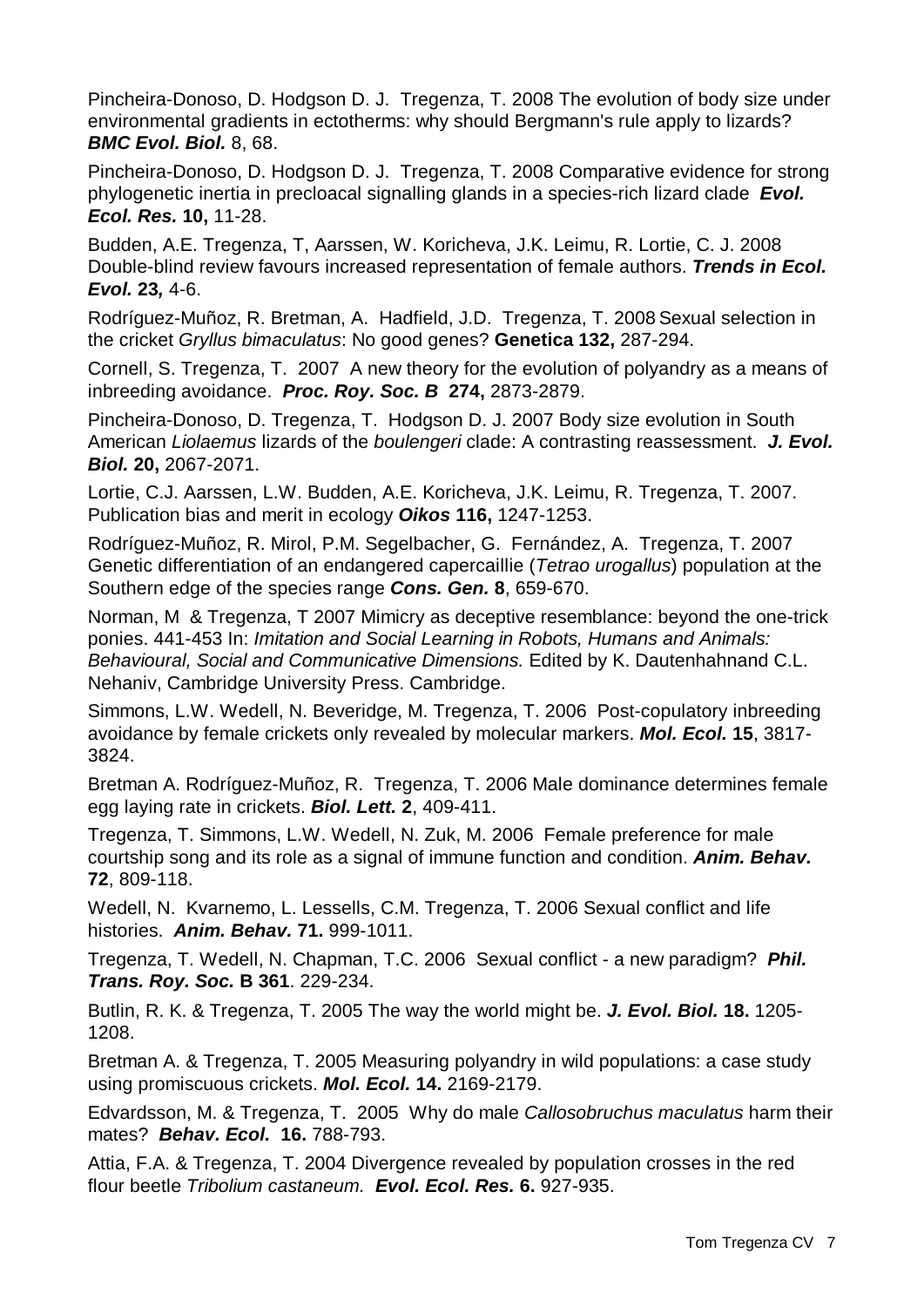Tomkins, J.L. Radwan, J. Kotiaho, J.S. Tregenza, T. 2004 Genic capture and resolving the lek paradox. *Trends in Ecol. Evol.* **19***.* 323-328.

Bretman A. Wedell, N. Tregenza, T. 2004 Molecular evidence of post-copulatory inbreeding avoidance in the field cricket *Gryllus bimaculatus*. *Proc. Roy. Soc. B* **271.** 159-164.

Hosken, D.J. Garner, T.W.J. Tregenza, T. Wedell, N., Ward, P.I. 2003 Superior sperm competitors sire higher quality young *Proc. Roy. Soc. B* **270.** 1933-1938.

Tregenza, T., Wedell, N. Hosken, D.J., Ward, P.I. 2003 Maternal effects on offspring depend on female mating pattern and offspring environment in yellow dung flies. *Evolution* **57**. 297-304**.** 

Dawson, D.A. Bretman A.J. Tregenza, T. 2003 Microsatellite loci for the field cricket, *Gryllus bimaculatus* and their cross-utility in other species of Orthoptera. *Mol. Ecol. Notes* **3.** 191-195.

Buckley, S.H. Tregenza, T. Butlin, R.K. 2003 Transitions in cuticular composition across a hybrid zone – historical accident or environmental adaptation? *Biol. J. Linn. Soc.* 78. 193-201.

Tregenza, T. Pritchard, V.L. Butlin, R.K. 2002 The origins of postmating reproductive isolation: testing hypotheses in the grasshopper Chorthippus parallelus. *Pop. Ecol.* 44. 137-144.

Ward, P.I. Wedell, N. Hosken, D.J. Tregenza, T. 2002 Measuring the sperm competition successes of field males. *Ecol. Ent.* 27. 763-765.

Norman, M.D. Finn, J. Paul, D. Tregenza, T. 2002 Extreme sexual size dimorphism. *N. Z. J. Fresh. Mar. Biol.* 36. 733-736.

Tregenza, T. 2002 Divergence and reproductive isolation in the early stages of speciation. *Genetica* 116. 291-300.

Fraser, A.M. Tregenza, T. Wedell, N. Elgar, M.A. Pierce, N.E. 2002 Oviposition preference and geographic specialization by the mrymecophilous butterfly Jalmenus evagoras (Lepidoptera: Lycaenidae) in response to attendant ants. *J. Evol. Biol.* **15.** 861- 870.

Tregenza, T. 2002 Gender bias in the refereeing process? *Trends in Ecol. Evol.* **17.** 349-350.

Tregenza, T. & Wedell, N. 2002 Polyandrous females avoid costs of inbreeding. *Nature* **415**. 71-73.

Norman, M.D. Finn, J. Tregenza, T. 2001 Dynamic mimicry in an Indo-Malayan octopus. *Proc. Roy. Soc. B.* **268.** 1755-1758.

Panhuis, T.M. Butlin, R.K. Zuk, M. Tregenza, T. 2001 Sexual selection and speciation *Trends in Ecol. Evol.* **16**. 364-371.

Tregenza, T. Pritchard, V.L. Butlin, R.K. 2000 The origins of premating reproductive isolation: testing hypotheses in the grasshopper *Chorthippus parallelus*. *Evolution* **54**. 1687-1698.

Tregenza, T. Butlin, R.K. Wedell, N. 2000 Speciation and sexual conflict. *Nature* **407**. 149-150.

Bridle, J.R. Jiggins, C. Tregenza, T. 2000 Reply to Payne et al. *Trends in Ecol. Evol.* **15.** 420.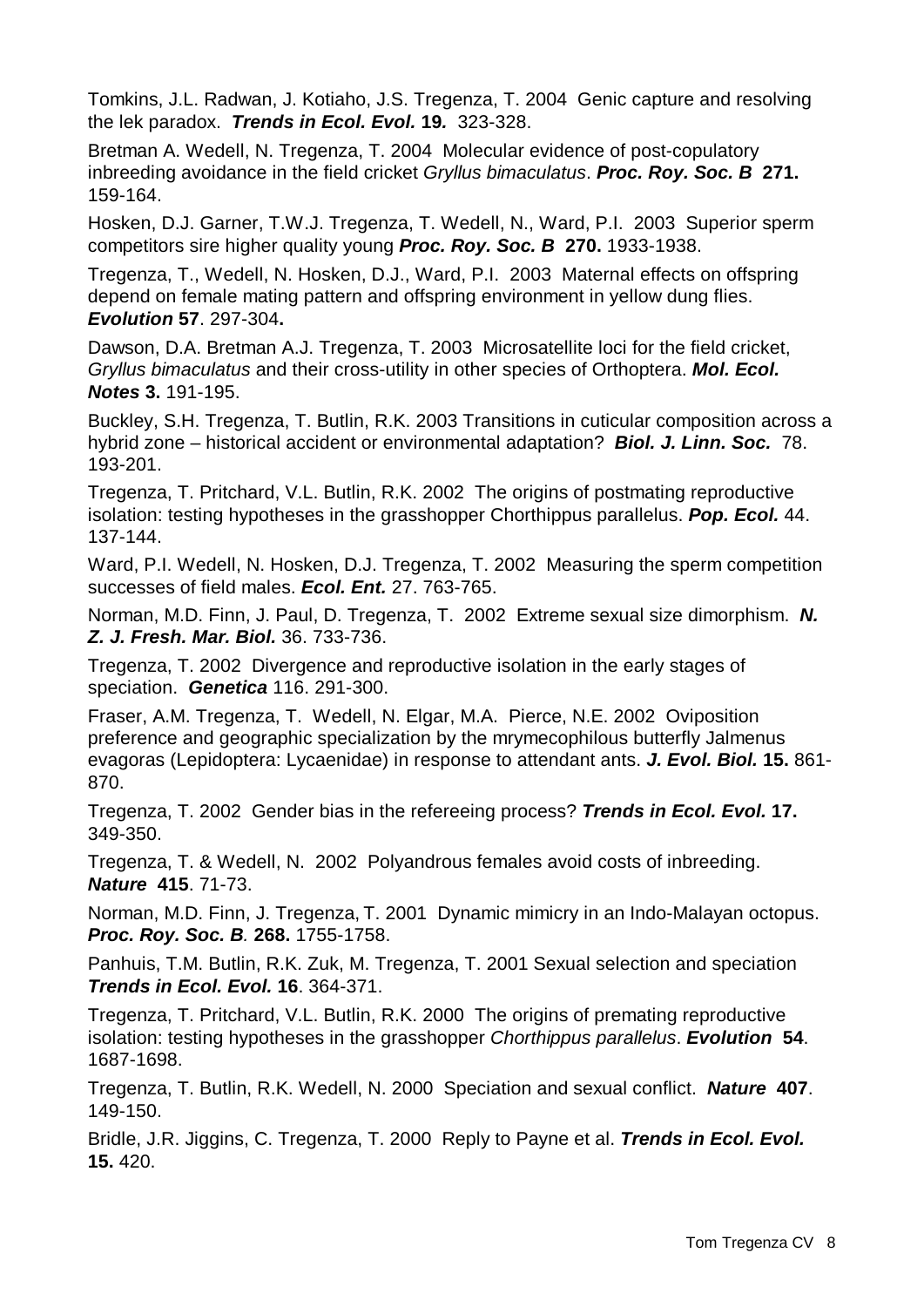Tregenza, T. & Wedell, N. 2000 Genetic compatibility, mate choice and patterns of parentage. *Mol. Ecol.* **9**. 1013-1027*.*

Suvanto, L. Liimatainen, J.O. Tregenza, T. Hoikkala, A. 2000 Courtship signals and mate choice of the flies of inbred *Drosophila montana* strains. *J. Evol. Biol.* **13**. 583-592.

Tregenza, T. Pritchard, V.L. Butlin, R.K. 2000 Patterns of trait divergence between populations of the Meadow Grasshopper, *Chorthippus parallelus*. *Evolution* **54**. 574-585.

Tregenza, T. Buckley, S.H. Pritchard, V.L. Butlin, R.K. 2000 Inter- and intrapopulation effects of sex and age on epicuticular composition of meadow grasshopper, *Chorthippus parallelus*. *J. Chem. Ecol.* **26**. 257-278.

Tregenza, T. 2000 Evolutionarily dynamic sperm. *Trends in Ecol. Evol.* **15.** 85-86.

Norman, M.D. Finn, J. Tregenza, T. 1999 Female impersonation as an alternative reproductive strategy in giant cuttlefish. *Proc. Roy. Soc. B.* **266**. 1347-1349.

Wedell, N. & Tregenza, T. 1999 Successful fathers sire successful sons. *Evolution* **53**. 620-625.

Tregenza, T. & Wedell, N. 1998 Benefits of multiple mates in the cricket *Gryllus bimaculatus*. *Evolution* **52**. 1726–1730.

Butlin, R.K. & Tregenza, T. 1998 Levels of genetic polymorphism: marker loci versus quantitative traits. *Phil. Trans. Roy. Soc.* **B 353**. 187-198.

Tregenza, T. & Thompson, D.J. 1998 Unequal competitor ideal free distribution in fish? *Evol. Ecol.* **12**. 655-666.

Tregenza, T. & Bridle, J.R. 1997 The diversity of speciation. *Trends in Ecol. Evol.* **12**. 382-383.

Tregenza, T. & Wedell, N. 1997 Definitive evidence for cuticular pheromones in a cricket. *Anim. Behav.* **54**. 979-984.

Tregenza, T. 1997 Alphabetical orders. *Nature* **388**. 511.

Buckley, S.H. Tregenza, T. Butlin, R.K. 1997 Speciation and signal trait genetics. *Trends in Ecol. Evol.* **12**. 299-301.

Tregenza, T. & Wedell, N. 1997 Natural selection bias? *Nature* **386**. 234.

Tregenza, T. 1997 Darwin a better name than Wallace? *Nature* **385**. 480.

Tregenza, T. Thompson, D.J. Parker, G.A. 1996 Interference and the ideal free distribution: Oviposition in a parasitoid wasp. *Behav. Ecol.* **7**. 387-394.

Tregenza, T. Parker, G.A. Thompson, D.J. 1996 Interference and the ideal free distribution: Models and tests. *Behav. Ecol.* **7**. 379-386.

Tregenza, T. Hack, M.A. Thompson, D.J. 1996 Relative success of unequal competitors changes with overall density. *Oikos* **77**. 158-162.

Tregenza, T. Shaw, J.J. Thompson, D.J. 1996 An experimental investigation of a new ideal free distribution model. *Evol. Ecol.* **10**. 45-49.

Shaw, J.J. Tregenza, T. Parker, G.A. Harvey, I.F. 1995 Evolutionarily stable foraging speeds in feeding scrambles: a model and an experimental test. *Proc. Roy. Soc.* **B***.* **260**. 273-277.

Tregenza, T. 1995 Building on the ideal free distribution. *Adv. Ecol. Res.* **26**. 253-302.

Tregenza, T. 1994 Common misconceptions in applying the ideal free distribution. *Anim. Behav.* **47**. 485-487.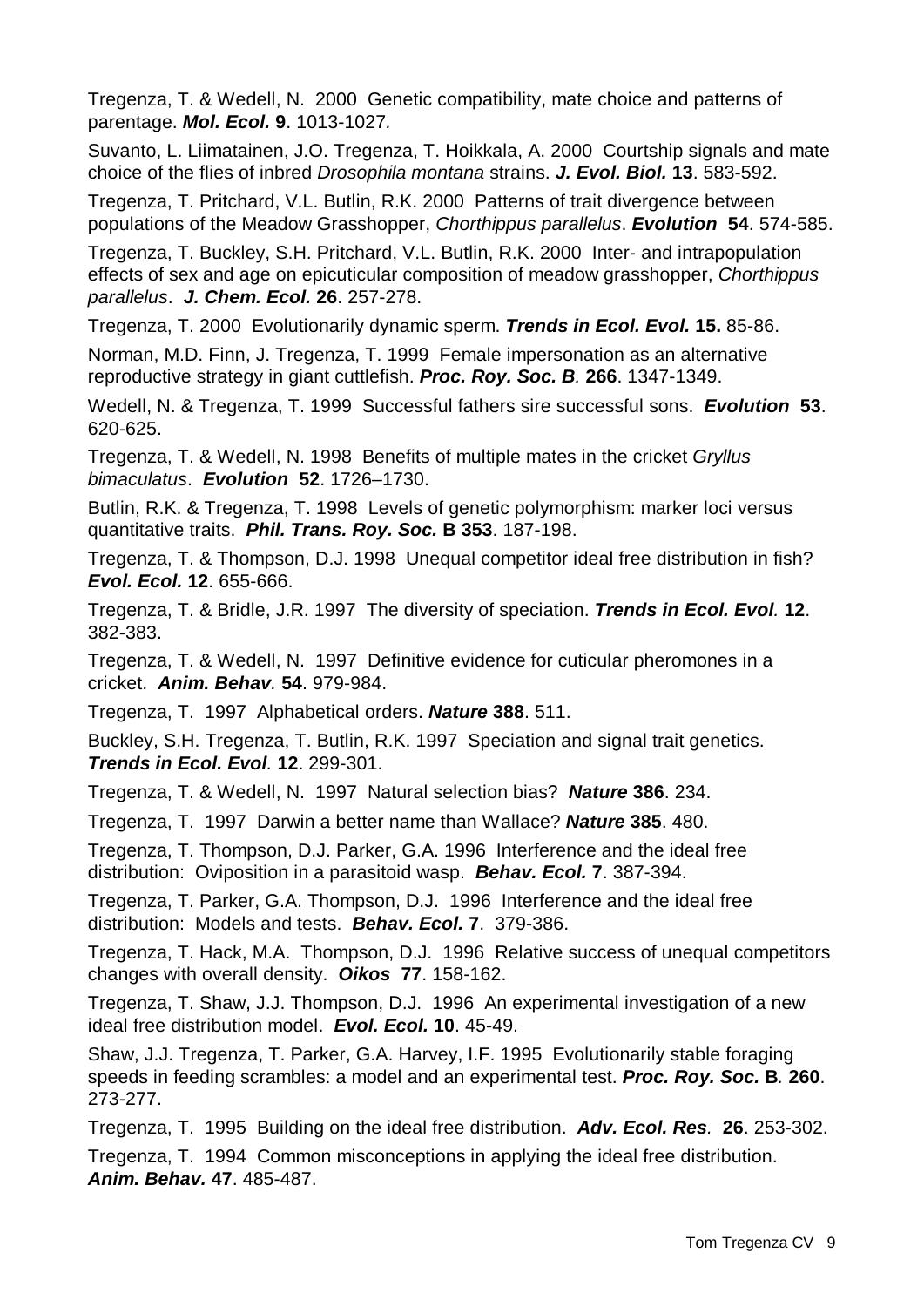### *Non-refereed academic publications*

Tregenza, T. 2009 Evolution: Fact (Review of *Why Evolution is True* by Jerry Coyne) *Curr. Biol*. **19.** R230-R231.

Tregenza, T. 2007 Model Answers *Trends in Ecol. Evol.* **3**, 120

Bretman, A. Tregenza, T. 2007 Strong, silent types: the rapid, adaptive disappearance of a sexual signal *Trends in Ecol. Evol.* **22**, 226-228.

Edvardsson, M. Champion de Crespigny, F.E. Tregenza, T. 2006 Mating Behaviour: Promiscuous mothers have healthier young *Curr. Biol*. **17.** R66-R77.

Shuker, D. Tregenza, T. 2006 Reply to Roughgarden - Sexual selection happens *Science* **312.** 693-694.

Hosken, D.J. Tregenza, T. 2006 Evolution: Inbreeding, multiple mating and embryonic aid *Curr. Biol*. **16.** R202-R203.

Tregenza, T. Hosken, D.J. 2005 Mate choice: Been there, done that. *Curr. Biol.* **15**. R959-R961

Hosken, D.J. Tregenza, T. 2005 Sexual selection: Do bad husbands make good fathers? *Curr. Biol.* **15**. R836-R838.

Tregenza, T. 2003 The battle between the sexes. *Nature* **423**. 929-930.

Tregenza, T. & Butlin, R.K. 1999 Genetic diversity: Do marker genes tell us the whole story? pp. 37-55. In: *Evolution of Biological Diversity*. Edited by A.E. Magurran and R.M. May. Oxford Scientific Press, Oxford.

Tregenza, T. & Butlin, R.K. 1999 Speciation without isolation. *Nature* **400**. 311-312.

Butlin, R.K. & Tregenza, T. 1997 Is speciation no accident? *Nature* **387**. 551-552.

Tregenza, T. 1997 Review of 'Phylogenies and the Comparative Method in Animal Behaviour'. Ed. by E.P. Martins.' *J. Anim. Ecol.* **66**. 776.

## *Publications related to the public understanding of science*

Tregenza, T. 1999 Spiders see the light. *BBC Wildlife Magazine* September Tregenza, T. 1997 Just Ant Cricket. *BBC Wildlife Magazine* June Tregenza, T. 1997 What's up Doc? *New Scientist* **155**. No. 2097 p.52 Tregenza, T. 1995 Dream Teams. *New Scientist* **148**. No. 2000 p.59 Tregenza, T. 1991 Cuckoo arms races. *Daily Telegraph* July 6<sup>th</sup>

## *Most recent appearances on TV, Radio, Web, Magazines, Newspapers*

### **Personal appearances on:**

[CBC radio 'Quirks and Quarks' 22/10/2011](http://www.cbc.ca/quirks/episode/2011/10/22/october-22-2011/) [Discovery Channel programme 'Daily Planet' 18/12/09](http://watch.discoverychannel.ca/daily-planet/december-2009/daily-planet---december-16-2009/#clip247578) CNN programme 'Connect the World' 17/12/09 Radio 4 Science feature programme: 'Swinging for Survival' 23/4/07 Radio 4 Science magazine programme: 'Leading Edge' 19/5/05

## **Work featured on (among numerous others):**

BBC website – [2.5 million hits in 1 week 16/12/09](http://news.bbc.co.uk/1/hi/8408233.stm) >5000 [articles on Current Biology paper 10/11](http://www.google.co.uk/search?q=%22chivalrous+crickets%22&ie=utf-8&oe=utf-8&aq=t&rls=org.mozilla:en-GB:official&client=firefox-a#sclient=psy-ab&hl=en&safe=off&client=firefox-a&hs=AFT&rls=org.mozilla:en-GB%3Aofficial&source=hp&q=%22chivalrous+crickets%22&p) BBC TV 'have I got news for you' 12/09